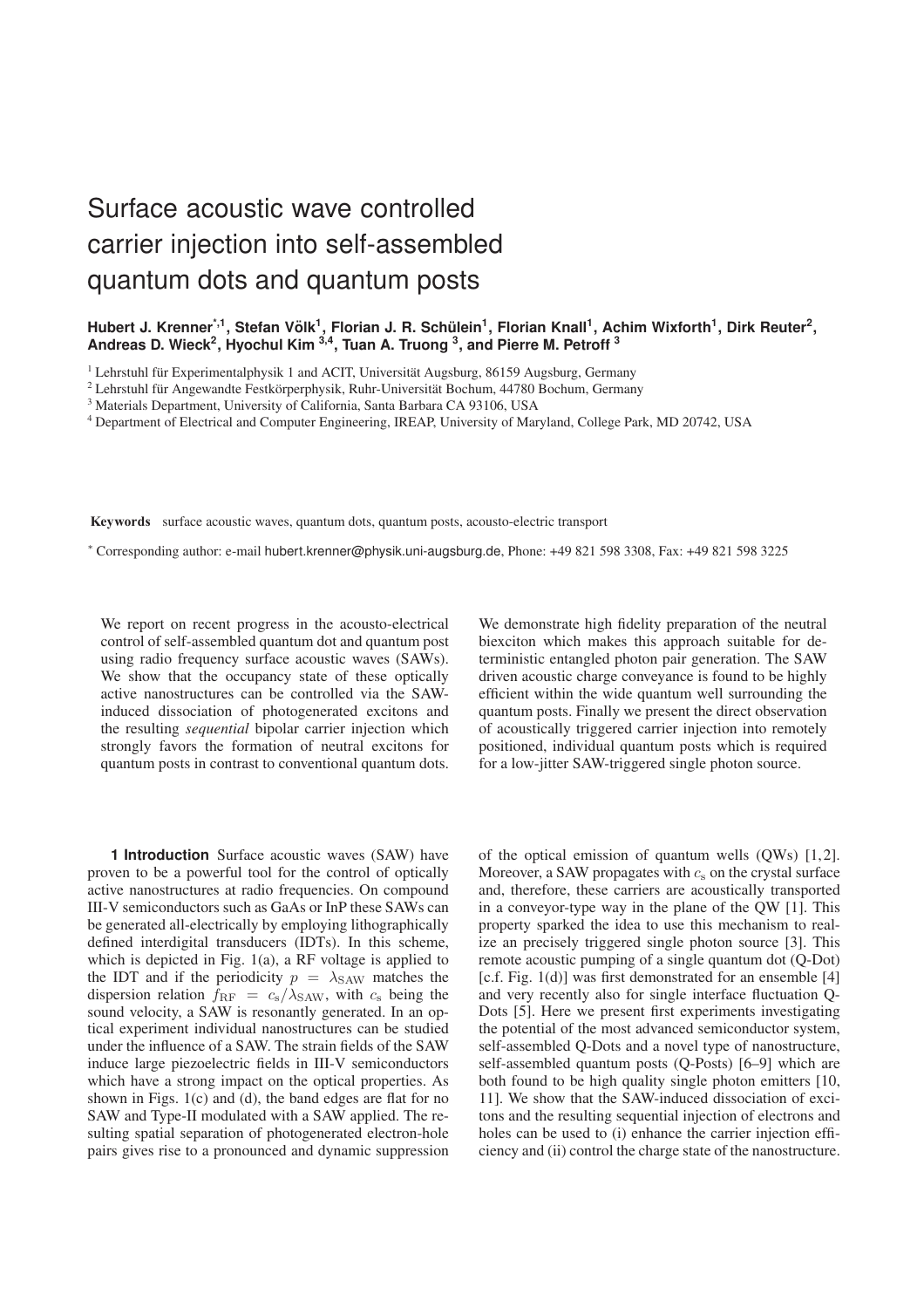

**Figure 1** (color online) (a,b) Direct and remote excitation of a single Q-Dot/Q-Post nanoemitter. Band edge energies without (c) and with a SAW applied (d). The Type-II bandedge modulation by the SAW gives rise to exciton dissociation into individual electrons and holes, suppressing radiative recombination.

Due to their unique morphology, Q-Posts are a particularly suitable system to implement an efficient acoustically triggered single photon source and first results towards this goal are presented.

#### **2 Experimental results**

**2.1 Sample design and experimental setup** We studied our samples by micro-photoluminescence ( $\mu$ -PL) at low temperatures ( $T = 4K$ ) using a pulsed and externally triggered diode laser ( $\tau_{\text{laser}} < 100 \text{ ps}$ ,  $\lambda_{\text{laser}} = 661 \text{ nm}$ ) focused to a ~ 2 µm diameter spot to photogenerate charge carriers. The emission is spectrally analyzed with a resolution  $< 150 \mu$ eV using a 0.5m grating monochromator and a Si-CCD array which can be used for multi-channel spectral analysis or for direct imaging of the emission over the entire field of view of the microscope objective [grey shaded in Figs. 1(a) and (b)]. The two heterostructures have been grown by molecular beam epitaxy (MBE) and contain a nominally undoped single layer of either self-assembled Q-Dots or heightcontrolled, self-assembled Q-Posts (for details see Refs. [6–8,12]). These two types of nanostructures studied differ strongly in their morphology and the adjacent twodimensional QW system they are coupled to and which can be used for acoustic charge conveyance. Conventional Q-Dots are flat,  $\sim$  3 − 5 nm high, Indium-rich islands with a diameter in the range of 20 nm which nucleate on a thin  $\langle 1 \text{ nm} \rangle$  InGaAs wetting layer (WL) resembling a narrow and disordered QW. In contrast, selfassembled Q-Posts are columnar structures with similar diameters as the Q-Dots. In particular, their height can be adjusted with nanometer precision from  $\sim$  3 to > 60 nm while preserving the high optical quality of the established Q-Dots. The Q-Posts themselves are embedded in an  $In_{0,1}Ga_{0,9}As$  Matrix-OW of the same thickness. The enhanced In-content within the O-Post of  $\sim$  40% ensures full, quasi-zero-dimensional confinement for electrons and



**Figure 2** (color online) SAW power scans of a single Q-Post (a, b) and Q-Dot (c, d) for increasing (decreasing)  $P_{SAW}$  on the left(right) handside panels. Both systems show a clear switching at the onset of charge conveyance which is hysteretic for the Q-Dot.

holes in the Q-Post. The Q-Posts studied in these experiments are fabricated by eight repetitions of the employed deposition sequence and have a nominal height of 23 nm. For both samples, we realized a surface density gradient of the Q-Dots or Q-Posts by intentionally stopping the substrate rotation during the deposition of these layers. The position at which the transition to low surface density occurs was determined by conventional scanning μ-PL at low temperatures for each wafer and we aligned IDTs such that the region with less than one nanostructure per  $\mu$ m<sup>2</sup> was in the propagation direction of the SAW. For our experiments, we used IDTs with wavelengths of  $\lambda_1 = 11.6 \,\mu\text{m}$ for the Q-Dot sample and  $\lambda_2 = 15 \text{ }\mu\text{m}$  for the Q-Post sample, respectively. For the SAWs propagating along the [110] crystal directions on a (001) GaAs substrate, these wavelengths correspond to excitation frequencies of  $f_1 = 251.5$  MHz and  $f_2 = 193$  MHz.

## **2.2 Direct excitation**

**Charge state control** We start by presenting optical emission spectra recorded from typical individual Q-Dots and Q-Posts under weak optical pumping ( $\sim 100$  nW) as a function of the applied SAW power,  $P_{SAW}$ . This data is encoded in a greyscale representation in Fig. 2. Furthermore, we compare the spectra for different sweep-directions of the SAW power. The left (right) panels show the detected emission for increasing (decreasing)  $P_{\text{SAW}}$  which we refer to as the up-sweep (down-sweep).

For the up-sweep of the Q-Post shown in (a) we observe for very low SAW-powers two dominant emission lines arising from singly negatively charged excitons  $(1X^{-} = 2e+1h)$ . Details on the attribution of all observed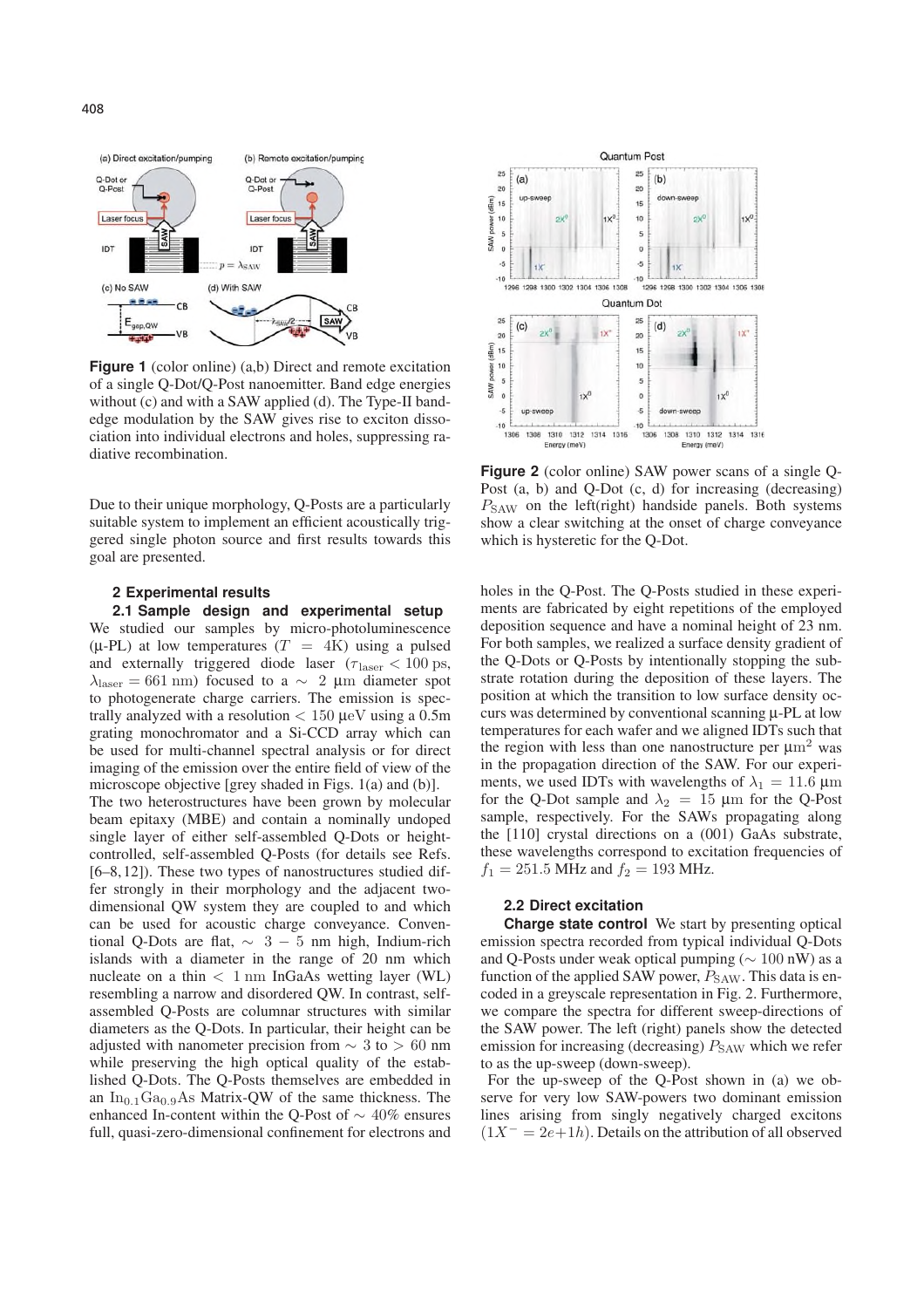lines can be found in Ref. [12]. At  $P_{SAW} \simeq \pm 0$  dBm, the power level at which the Matrix-QW emission starts to quench and acoustic charge conveyance set in, we observe a distinct switching behavior to emission of the charge neutral single exciton( $1X^0 = 1e + 1h$ ) shifted by ~ 7 meV towards higher energies and remaining the dominant emission for further increasing  $P_{SAW}$ . When  $P_{SAW}$  is subsequentially decreased during the down-sweep shown in (b), we observe an almost identical switching behavior with exactly the same threshold level at  $P_{SAW} \simeq +0.50$  dBm. The observed switching behavior is significantly different for a conventional self-assembled Q-Dot as shown in panels (c) and (d): The first striking observation is the splitting into three characteristic emission lines at high SAW power levels. These lines are attributed to the neutral exciton  $(1X^0)$  and biexciton  $(2X^0 = 2e + 2h)$  and the positively charged exciton  $(1X^+ = 1e + 2h)$ . Since these occupancy states cannot exist simultaneously, their observation in a time-integrated spectrum unambiguously indicates that the net charge state of the Q-Dot is not stable after the onset of acoustic charge conveyance in contrast to the Q-Post for which the neutral configurations  $1X^0$  and  $2X^0$  are favored. Furthermore, the switching behavior of the Q-Dot is highly hysteretic: the threshold during the SAW up-sweep occurs at  $P_{SAW} \simeq +18$  dBm which is approximately one order of magnitude larger than during the down-sweep which is found at  $P_{SAW} \simeq +9$  dBm. At the highest SAW power levels, we also observe a characteristic spectral broadening of the emission lines due to a dynamic modulation of the exciton energies by the SAW fields [13,14].

The dissimilar switching behavior of Q-Dot and Q-Post can be readily understood by taking into account the twodimensional systems to which these nanostructures are coupled to and within which acoustic charge conveyance occurs [12]: For the Q-Dot, charge separation and conveyance occur within the underlying thin WL while for the Q-Post, these processes occur within the 23 nm wide Matrix-QW. For the Matrix-QW emission, we observe the well-known dynamic SAW modulation as described in detail in Refs. [2,15]. The resulting efficient separation of electrons and holes gives rise to an inherently sequential injection of the two carrier species: At a given time, electrons (holes) are present at the Q-Post and half a SAW period later the opposite charge, holes (electrons). For the Q-Post, this sequential injection largely suppresses the formation of charged exciton complexes and enhances the generation probability of neutral species. To understand the significantly different behavior observed for Q-Dots, we have to take into account the carrier mobility in a QW. It is highly dependent on the width of the QW within which transport occurs [16] and thus, dissociation of photogenerated charges and acoustic charge conveyance are hampered within the WL. In particular, the mobility of holes is highly reduced which even localize and get trapped by randomly formed potential fluctuations [17,18] leading to the formation of 'natural' Q-Dots while transport of electrons out of the generation area is less affected. This misbalance of the mobilities gives rise to a large net increase of the hole density at the position of the Q-Dot which results in an efficient generation of the observed  $1X^+$  state [12]. During the down-sweep in the bistable region of the hysteresis, the net increase of the  $2X^0$  intensity over that of the  $1X^0$ points towards efficient hole capture on timescales even faster than the radiative cascade from  $2X^0 \rightarrow 1X^0 \rightarrow 0$ due to a complete break down of hole charge conveyance.

**Enhanced carrier injection** Another characteristic feature is the net increase of the overall emission intensity at the onset of acoustic charge conveyance for both systems. In panels (a) and (b) of Fig. 3, we compare spec-



**Figure 3** (color online) (a) Laser power dependent emission of a single Q-Post showing the emergence of biexcitonic lines at high pump power. (b) SAW power dependent spectra recorded at low optical pump intensities showing an overall increase of the integrated intensity and switching from charged to neutral exciton lines at high SAW power.

tra recorded from a single Q-Post under direct optical excitation as a function of the applied optical pump power (without SAW) and as a function of  $P_{SAW}$  (at constant optical pump power), respectively. For low optical pump power, we observe the aforementioned dominant emission of  $1X^-$ . For increasing pump power, the generation of neutral and charged biexcitons is favored giving rise to additional emission of  $1X<sup>0</sup>$  resulting from the intermediate level of the biexciton-exciton cascade. In a second experiment, we kept the optical pump power constant at a low level at which only single exciton species are formed [Fig. 3(b)]. Without a SAW applied, we detect strong emission of  $1X^-$ . For  $P_{SAW} = \pm 0$  dBm close to the onset of charge conveyance, we observe an overall increase of the intensity of the  $1X^-$  lines and additional emission of the initially suppressed  $2X^0$  and  $1X^0$  states and the integrated intensity of the Q-Post emission approximately doubles. In this power range, diffusion driven carrier separation dominates which is less efficient for holes compared to electrons [19]. Therefore, additional electrons from within the generation area (laser spot diameter) are accumulated at the position of the Q-Post giving rise to the observed increase of